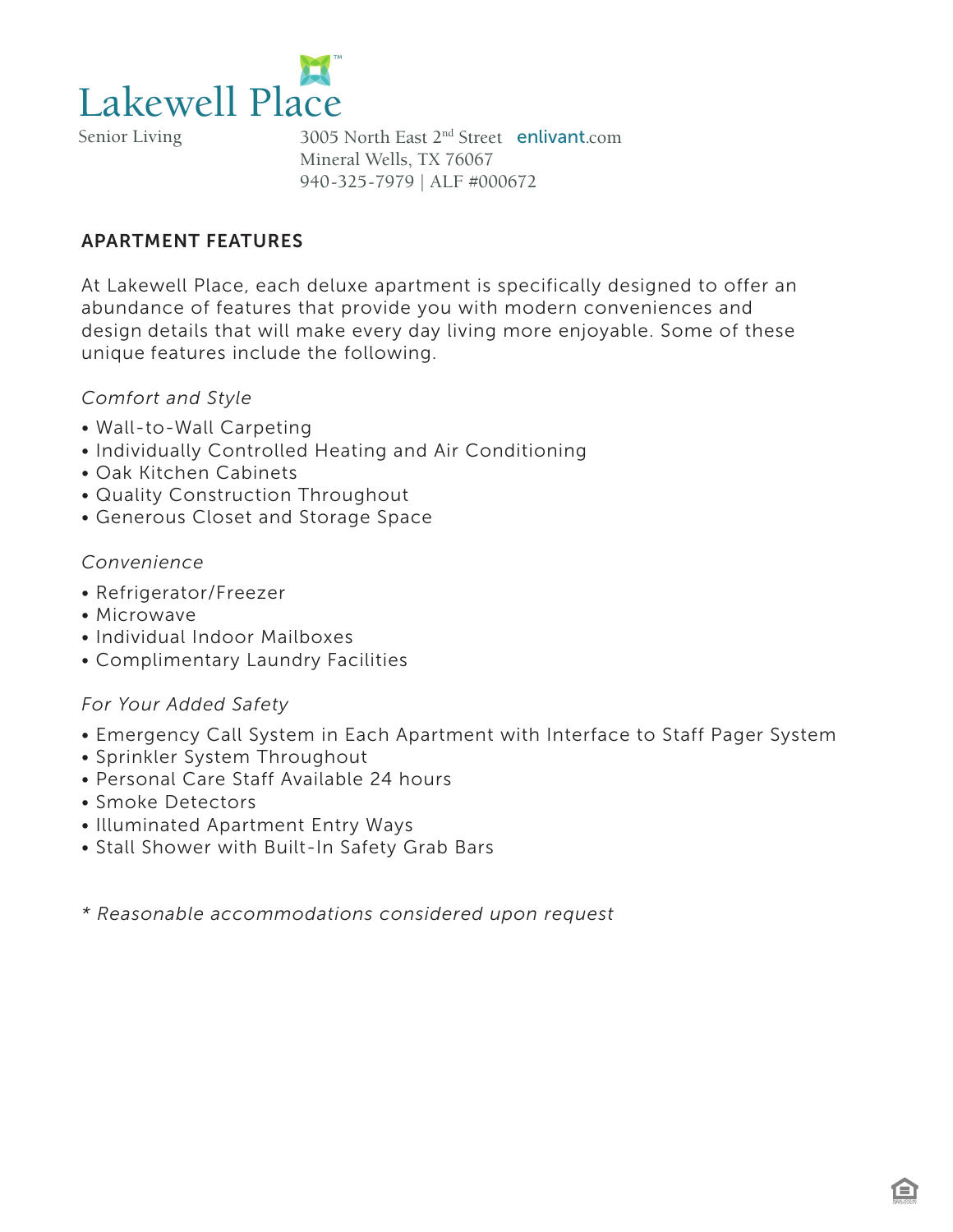

Senior Living

3005 North East 2nd Street enlivant.com Mineral Wells, TX 76067 940-325-7979 | ALF #000672



#### *Studio* Studio

*One Bath*  One Bath  *308 Square Feet (approximately)* 308 Square Feet (approximately)